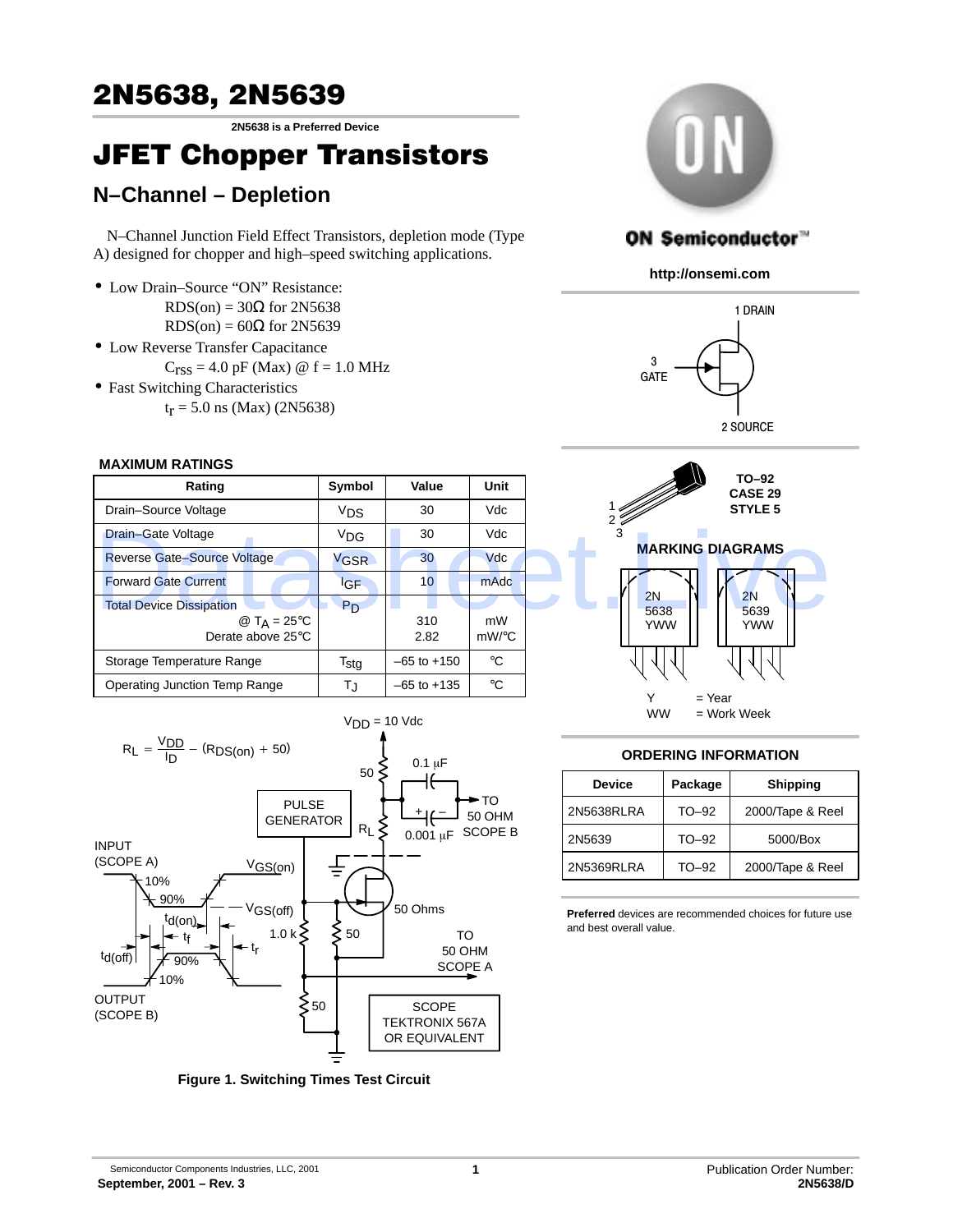# **2N5638, 2N5639**

## **ELECTRICAL CHARACTERISTICS** (T<sub>A</sub> = 25°C unless otherwise noted)

| <b>Characteristic</b>                                                                                                                                                                                                              | Symbol                                                                                     | Min                       | Max                           | Unit                                 |                     |  |  |  |  |
|------------------------------------------------------------------------------------------------------------------------------------------------------------------------------------------------------------------------------------|--------------------------------------------------------------------------------------------|---------------------------|-------------------------------|--------------------------------------|---------------------|--|--|--|--|
| <b>OFF CHARACTERISTICS</b>                                                                                                                                                                                                         |                                                                                            |                           |                               |                                      |                     |  |  |  |  |
| Gate-Source Breakdown Voltage                                                                                                                                                                                                      | $(I_G = -1.0 \mu A d c, V_{DS} = 0)$                                                       | V(BR)GSS                  | 35                            | $\equiv$                             | Vdc                 |  |  |  |  |
| <b>Gate Reverse Current</b>                                                                                                                                                                                                        | $(V_{GS} = -15$ Vdc, $V_{DS} = 0$ )<br>$(V_{GS} = -15$ Vdc, $V_{DS} = 0$ , $T_A = 100$ °C) | <b>IGSS</b>               |                               | 1.0<br>1.0                           | nAdc<br><b>uAdc</b> |  |  |  |  |
| Drain-Cutoff Current<br>$(V_{DS} = 15$ Vdc, $V_{GS} = -12$ Vdc)<br>$(V_{DS} = 15$ Vdc, $V_{GS} = -12$ Vdc, $T_A = 100$ °C)<br>$(V_{DS} = 15$ Vdc, $V_{GS} = -8.0$ Vdc)<br>$(V_{DS} = 15$ Vdc, $V_{GS} = -8.0$ Vdc, $T_A = 100$ °C) | 2N5638<br>2N5638<br>2N5639<br>2N5639                                                       | $I_{D(off)}$              |                               | 1.0<br>1.0<br>1.0<br>1.0             | <b>µAdc</b>         |  |  |  |  |
| <b>ON CHARACTERISTICS</b>                                                                                                                                                                                                          |                                                                                            |                           |                               |                                      |                     |  |  |  |  |
| Zero-Gate-Voltage Drain Current (Note 1.)<br>$(V_{DS} = 20$ Vdc, $V_{GS} = 0$ )                                                                                                                                                    | 2N5638<br>2N5639                                                                           | <b>IDSS</b>               | 50<br>25                      | $\overline{\phantom{0}}$<br>$\equiv$ | mAdc                |  |  |  |  |
| Drain-Source "ON" Voltage<br>$(I_D = 12 \text{ m}$ Adc, $V_{GS} = 0$ )<br>$(I_D = 6.0$ mAdc, $V_{GS} = 0$ )                                                                                                                        | 2N5638<br>2N5639                                                                           | VDS(on)                   | $\overline{\phantom{0}}$      | 0.5<br>0.5                           | Vdc                 |  |  |  |  |
| Static Drain-Source "ON" Resistance<br>$(I_D = 1.0$ mAdc, $V_{GS} = 0$ )                                                                                                                                                           | 2N5638<br>2N5639                                                                           | RDS(on)                   |                               | 30<br>60                             | Ω                   |  |  |  |  |
| <b>SMALL-SIGNAL CHARACTERISTICS</b>                                                                                                                                                                                                |                                                                                            |                           |                               |                                      |                     |  |  |  |  |
| Static Drain-Source "ON" Resistance<br>$(V_{GS} = 0, I_D = 0, f = 1.0$ kHz)                                                                                                                                                        | 2N5638<br>2N5639                                                                           | RDS(on)                   | ▃                             | 30<br>60                             | Ω                   |  |  |  |  |
| Input Capacitance                                                                                                                                                                                                                  | $(VDS = 0, VGS = -12$ Vdc, f = 1.0 MHz)                                                    | $\mathrm{C}_{\text{ISS}}$ |                               | 10                                   | pF                  |  |  |  |  |
| Reverse Transfer Capacitance                                                                                                                                                                                                       | $(V_{DS} = 0, V_{GS} = -12$ Vdc, f = 1.0 MHz)                                              | C <sub>rss</sub>          | $\overline{\phantom{0}}$      | 4.0                                  | pF                  |  |  |  |  |
| <b>SWITCHING CHARACTERISTICS</b> (V <sub>DD</sub> = 10 Vdc, V <sub>GS(on)</sub> = 0, V <sub>GS(off)</sub> = -10 Vdc, R <sub>G'</sub> = 50 $\Omega$ . See Figure 1 on page 1)                                                       |                                                                                            |                           |                               |                                      |                     |  |  |  |  |
| Turn-On Delay Time                                                                                                                                                                                                                 | $I_{D(0n)}$ = 12 mAdc, 2N5638<br>$I_D(0n) = 6.0$ mAdc, 2N5639                              | $t_{d(on)}$               | $\overline{\phantom{0}}$      | 4.0<br>6.0                           | ns                  |  |  |  |  |
| <b>Rise Time</b>                                                                                                                                                                                                                   | $I_{D(0n)}$ = 12 mAdc, 2N5638<br>$I_D($ on) = 6.0 mAdc, 2N5639                             | $t_{r}$                   | L,                            | 5.0<br>8.0                           | ns                  |  |  |  |  |
| Turn-Off Delay Time                                                                                                                                                                                                                | $I_{D(0n)}$ = 12 mAdc, 2N5638<br>$I_D($ on) = 6.0 mAdc, 2N5639                             | $td(off)$                 | -<br>$\overline{\phantom{0}}$ | 5.0<br>10                            | ns                  |  |  |  |  |
| Fall Time                                                                                                                                                                                                                          | $I_{D(0n)}$ = 12 mAdc, 2N5638<br>$I_D($ on) = 6.0 mAdc, 2N5639                             | tf                        |                               | 10<br>20                             | ns                  |  |  |  |  |

1. Pulse Width  $\leq 300 \,\mu s$ , Duty Cycle  $\leq 3.0\%$ .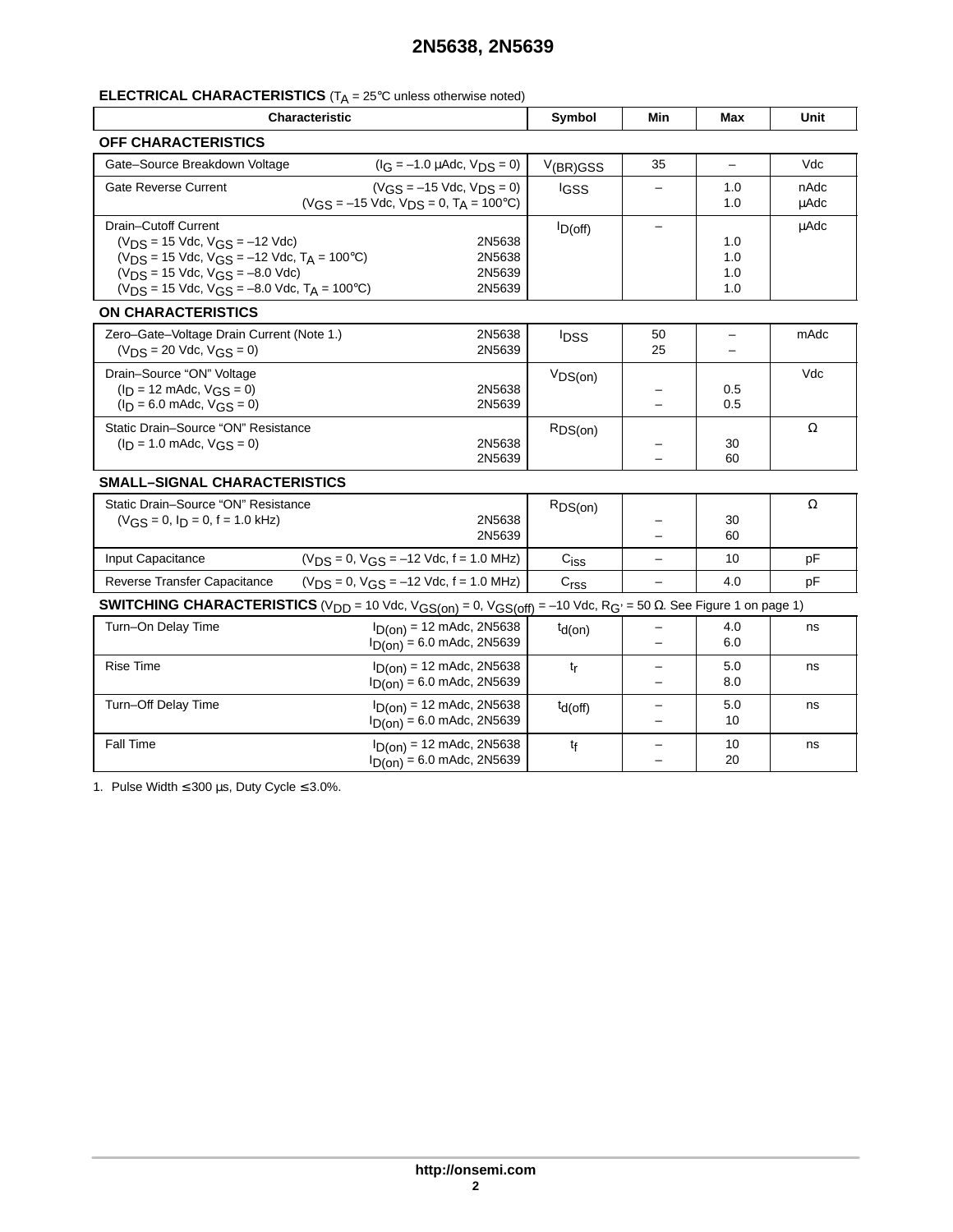### **PACKAGE DIMENSIONS**

**CASE 29–11 ISSUE AL TO–92 (TO–226)**





- 
- 

NOTES:<br>
1. DIMENSIONING AND TOLERANCING PER ANSI<br>
Y14.5M, 1982.<br>
2. CONTROLLING DIMENSION: INCH.<br>
3. CONTOUR OF PACKAGE BEYOND DIMENSION R<br>
1. LEAD DIMENSION IS UNCONTROLLED IN P AND<br>
4. LEAD DIMENSION IS UNCONTROLLED IN P

| Ш                  |            | <b>INCHES</b> |            | <b>MILLIMETERS</b> |               |
|--------------------|------------|---------------|------------|--------------------|---------------|
| Κ                  | <b>DIM</b> | MIN           | <b>MAX</b> | MIN                | <b>MAX</b>    |
|                    | А          | 0.175         | 0.205      | 4.45               | 5.20          |
| 1                  | в          | 0.170         | 0.210      | 4.32               | 5.33          |
|                    | C          | 0.125         | 0.165      | 3.18               | 4.19          |
|                    | D          | 0.016         | 0.021      | 0.407              | 0.533         |
| Đ<br>v<br>⋏        | G          | 0.045         | 0.055      | 1.15               | 1.39          |
| G                  | н          | 0.095         | 0.105      | 2.42               | 2.66          |
|                    | e.         | 0.015         | 0.020      | 0.39               | 0.50          |
| H١                 | Κ          | 0.500         | $---$      | 12.70              | $\frac{1}{2}$ |
| v                  |            | 0.250         | $- - -$    | 6.35               | $\frac{1}{2}$ |
|                    | N          | 0.080         | 0.105      | 2.04               | 2.66          |
| <b>SECTION X-X</b> | P          | $- - -$       | 0.100      | $\frac{1}{2}$      | 2.54          |
| -0-0-<br>N         | R          | 0.115         | $---$      | 2.93               | $- - -$       |
|                    |            | 0.135         | $- - -$    | 3.43               | ---           |